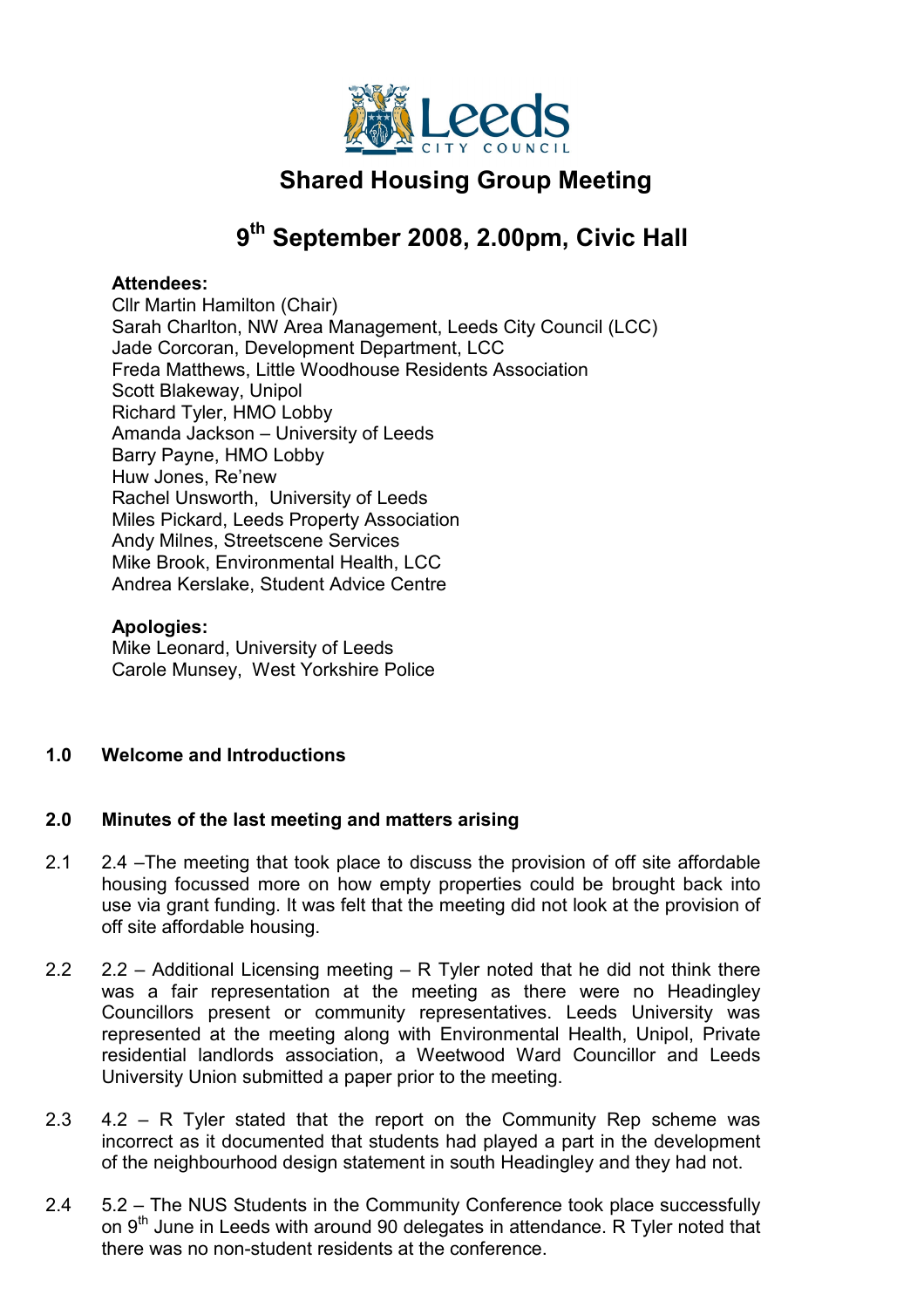- 2.5 7.5 – Manchester University have withdrawn from hosting a conference on Use Classes and HMOs due to be held in November.
- 2.6 6.1 – Huw Jones reported that he had received data from Leeds University on the distribution of students across the area but was awaiting similar information from Leeds Met. Without both sets of information any mapping would not give a clear picture
- 2.7 The minutes were agreed as an accurate record.

### 3.0 Update on Shared Housing Action Plan actions 2,3 and 26

Action 2:

- 3.1 Jade Corcoran presented a report on Action 2 and noted that the Cavendish Street application is going back to Plans Panel for discussion on the cumulative impact of this application.
- 3.2 R Tyler noted that it was disappointing that no specific sites in other areas have been identified by Leeds City Council and the Universities as being suitable for student accommodation.
- 3.3 Opal 3 was not listed on the table – Jade Corcoran to add this site.

JC

3.4 R Unsworth asked whether a map could be produced to show the spread of student accommodation across the area. Jade Corcoran to look at whether Andrew Crates had put a map together. JC

#### Action 3:

- 3.5 Jade Corcoran presented a report on Action 3 and noted that there would be a public enquiry on the Kirkstall District Centre site in December and on the Glassworks site in October. Both applications on the Tetley Hall site will go to panel at the same time.
- 3.6 R Unsworth asked if the table could be refigured to provide more information JC such as applicants details and totals by category. JC to look at this.
- 3.7 Freda Mathews asked what protocols are in place to deal with building sites JC where building works have stopped – Jade Corcoran to look into this.

#### Action 26:

- 3.8 Jade Corcoran presented a report on Action 26.
- 3.9 A new application has been made for The Lounge for restaurant use, to retain the cinema façade and add a smoking terrace.
- 3.10 Headingley Stadium A decision on the application has been deferred to the Chief Planning Officer.
- 3.11 Leeds Girls High School A planning officer will take a position statement to Plans Panel in October or November. This will be an information exercise for Plans Panel and the position statement will be publicly available.
- 3.12 The Cumulative Impact Policy has been revised with tougher controls.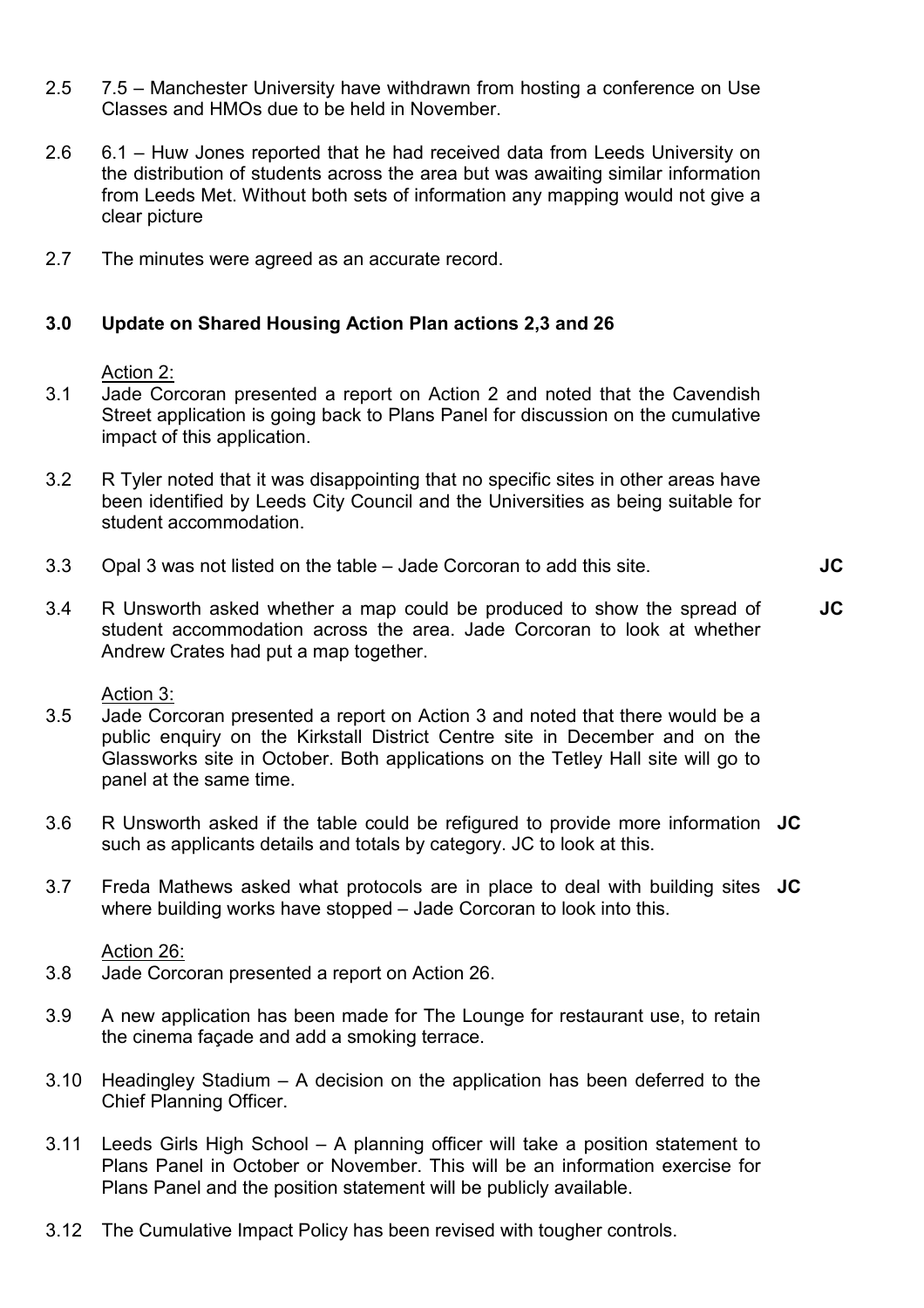## 4.0 Report on Cleansing Activity in AOHM

- 4.1 Andy Milnes presented a report on Streetscene activity in the Area of Housing Mix.
- 4.2 There are 200 litter bins in the area and three litter pickers that work in the area Monday – Friday. In freshers week the city centre cleaning team is diverted to the Headingley area, it is not an additional resource.
- 4.3 There has been 300 tonnes less waste collected this year during the student changover period so activities that have focussed around re-using and recycling have had a significant impact.
- 4.4 Barry Payne thanked Andy Milnes and his staff for the effort that has been put into managing the student exodus.
- 4.5 A discussion was had about what difference could be made to the area with an additional £100k - Andy Milnes suggested that if such a sum was to become available a wheel in and out service would make a considerable visual improvement and would allow the mechanical sweepers to be used more effectively.
- 4.6 A green bag scheme is currently being trialled in Woodhouse.

### 4.0 Neighbourhood Helpline Update

- 4.1 Amanda Jackson presented a report on the Neighbourhood Helpline.
- 4.2 A discussion was had about how effective the neighbourhood helpline was and how issues are progressed. Amanda confirmed that there had only been 2 repeat complaints over the year. All complaints get followed up with either a visit or a letter depending on how serious the complaint is.

## 5.0 Update On Developments In Other Towns & Cities

- 5.1 The University of Brighton has held a conference on students in the community which involved the local community.
- 5.2 Hefki – a new 'University Challenge' consultation on proposals for new higher education centres. This consultation is about the approach that is being taken to the development of new high education centres.
- 5.3 A 1.5% increase in students choosing purpose built accommodation highlights a national trend.

#### 6.0 2008 Work Programme

- 6.1 Next meeting Huw Jones – Housing Strategy
- 6.2 A special meeting will be set up before the November Shared Housing Group for the annual review of the Shared Housing Action Plan. Area

Management

#### 7.0 Any Other Business